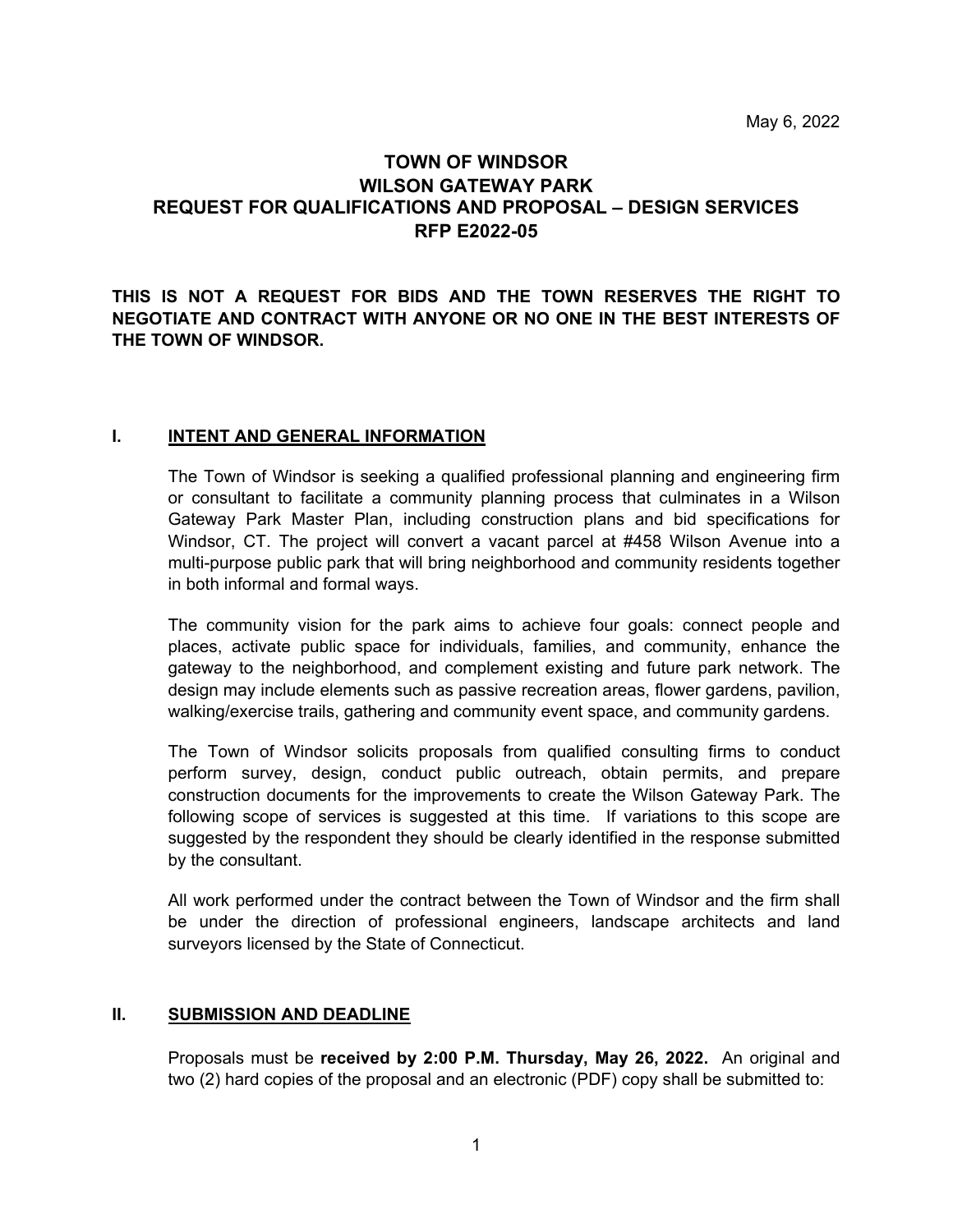James Bourke Director of Finance Windsor Town Hall 275 Broad Street Windsor, CT 06095

Questions regarding this RFP may be directed to Jenna Zinky, Engineer via email at zinky@townofwindsorct.com and shall be received no later than five (5) business days prior to the opening date to allow for the timely preparation and posting of addenda. Questions received and the decisions regarding each question shall be set forth in a written addendum. Any addenda shall be posted on the Town's website. No oral interpretations shall be made to any respondent as to the meaning of any portion of the bid documents.

## **III. SCOPE OF SERVICES**

## **A. Data Collection and Field Investigation**

- 1. Survey
	- a. Review the Concept Plan developed by the Town and perform a field examination of the project area to become familiar with the existing conditions.
	- b. Perform an existing conditions survey of the 5.68 acre +/- project site and include the Windsor Ave / East Wolcott Ave intersection, Windsor Ave / Allen St intersection, and the East Barber Street right-of-way. Please refer to Attachment A.
	- c. The survey shall have a A-2 / T-2 standard of accuracy and shall show topography with one-foot contour intervals and spot elevations at critical points. All visible utilities and structures will be included in the survey. Vertical datum shall be NAVD88.
	- d. Locate inland wetland flags described in Section III.A.2.
	- e. Depict current FEMA mapping within the subject parcel.
	- f. Supplement the existing conditions survey with available information provided by the town and utility companies regarding the location of subsurface utilities.
	- g. Prepare a base map at an appropriate scale to be used as the basis for the project design. Scale will be determined prior to commencement of survey.
- 2. Inland Wetland Delineation
	- a. Obtain the services of a certified Soil Scientist to delineate the boundaries of inland wetlands and watercourses within 150' of the assumed project area. Conduct a general inspection of the wetlands to include a visual survey of dominant plant species present including trees, shrubs, and herbs and an assessment of the overall ecological condition of the wetlands and the proposed impact of the project upon the wetlands. Prepare a soil scientist's report documenting the inspection and findings.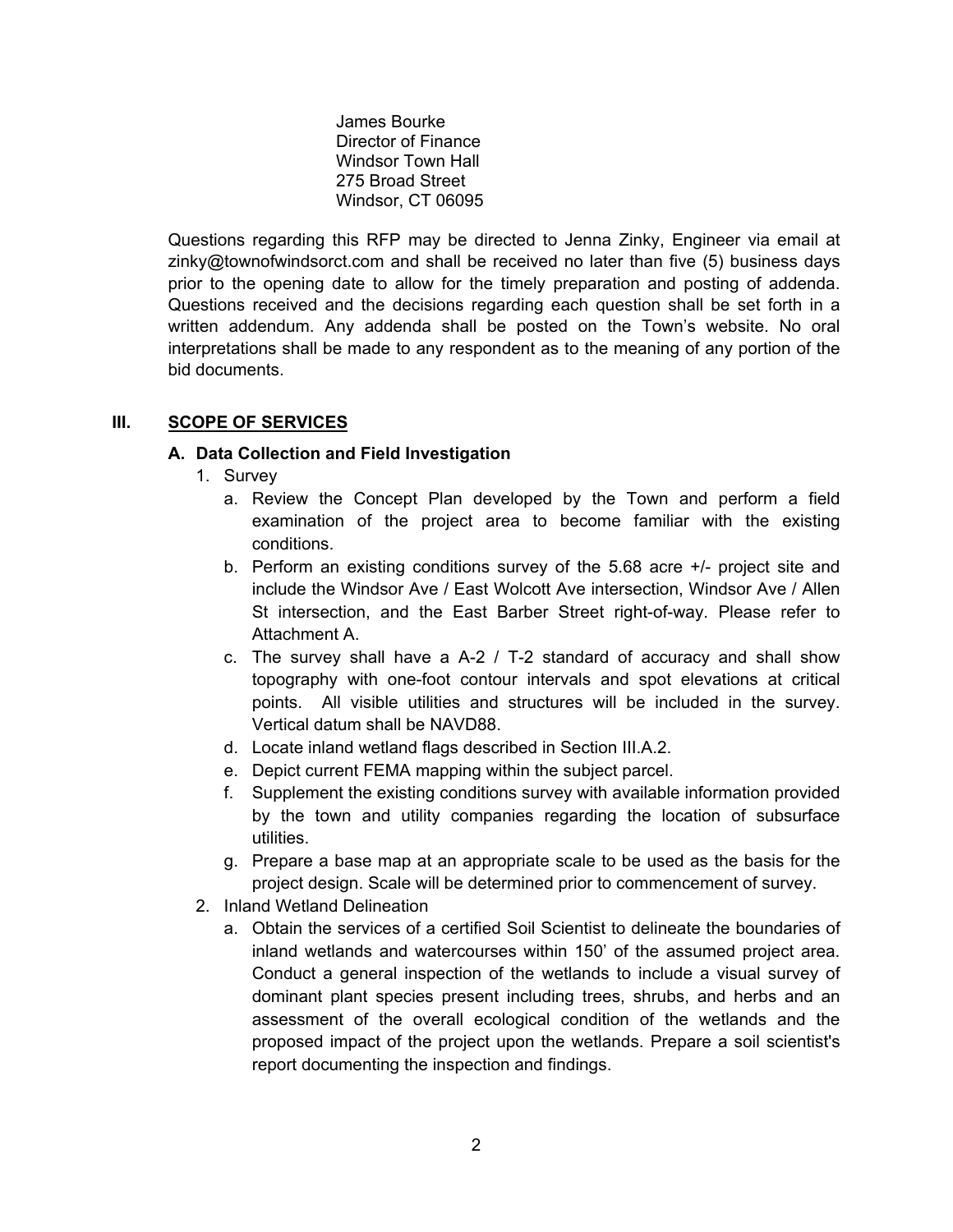# **B. Concept Plan and Public Input**

- 1. Participate in a project initiation meeting with the town staff and stakeholders for the following purposes:
	- a. Review the Scope of Services and confirm the project goals, objectives and expectations.
	- b. Review the Concept Plan developed by Town staff and public engagement results to date.
	- c. Refine the project schedule and project reporting protocol.
	- d. Discuss the project budget.
- 2. Develop and refine the concept plan for a public information meeting.
- 3. Provide a concept level cost estimate for planning and budgeting purposes.
- 4. Facilitate a public information session to review concept plan and discuss major and minor elements of the design.
- 5. Assume two (2) public information meetings, one (1) Town Council meeting, and three (3) meetings with Town Staff.

# **C. Preliminary Design (60% Submission)**

- 1. Revise the concept plan based on comments from public and Town staff.
- 2. Prepare preliminary design plans based on initial comments and input from the Town and stakeholders. The plans shall include:
	- a. Existing conditions/removals plan
	- b. Layout plan
	- c. Landscaping and planting plan
	- d. Existing and proposed grading including spot elevations where appropriate
	- e. Drainage plan (surface and subsurface) including supporting computations
	- f. Plans and details for fencing, benches and other required site amenities
	- g. Erosion and sedimentation control plan meeting the CT DEEP 2002 **Guidelines**
	- h. Plan for relocating site utilities within the project area, if any.
	- i. Preliminary signal plan for review and coordination with CTDOT.
	- j. Phasing plan for multi-year build.
- 3. Prepare an opinion of probable construction costs based on the preliminary design including add alternate(s).
- 4. Prepare the technical specifications for the proposed improvements based on Town of Windsor Engineering Standards and Specifications and CTDOT Form 818, modified as necessary.
- 5. Meet with the Town and stakeholders to review the preliminary design and the opinion of probable construction costs.
- 6. Assume three (3) meetings with Town Staff and key stakeholders.

## **D. Final Design and Construction Documents**

- 1. Address comments from the Preliminary Design phase.
- 2. Prepare the final plans for review incorporating the comments from the Town and stakeholders on the preliminary design submission.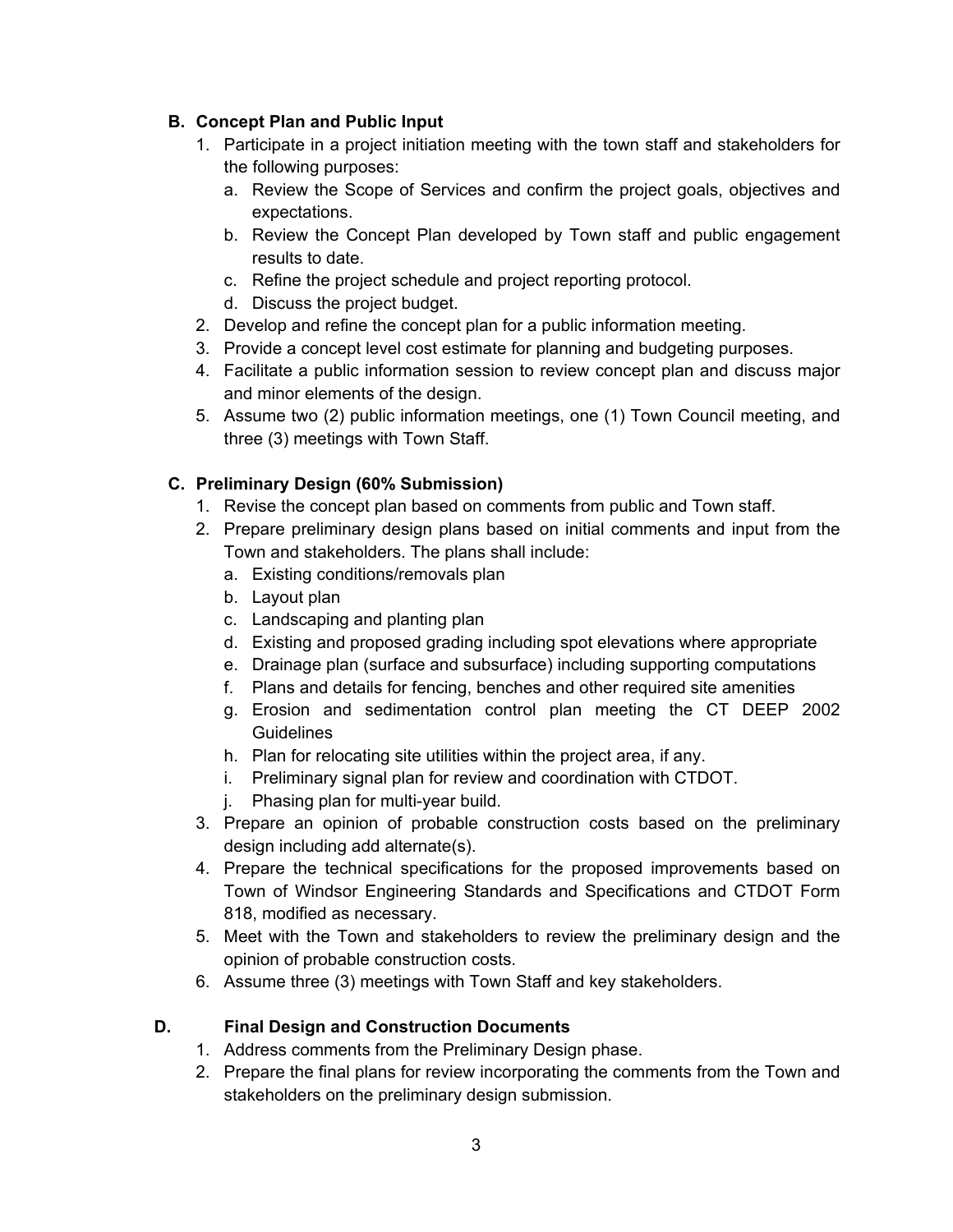- 3. Prepare a final opinion of probable construction costs for the proposed improvements, phasing (if needed) add alternate(s).
- 4. Adjust phasing plan based on cost estimate and budgeting parameters.
- 5. Prepare and submit local permit applications and supporting documentation. At this time the anticipated permit will be from the Town of Windsor Inland Wetland and Watercourses Commission.
- 6. Prepare for and attend one (1) meeting with the Town of Windsor Inland Wetland and Watercourses Commission.
- 7. Meet with the Town and stakeholders to review the final plans and specifications. Make minor revisions as may be required.
- 8. Finalize the plans and specifications and provide the Town with final, bid-ready construction documents suitable for seeking competitive bids for the work.

## **E. Bid Phase**

- 1. Provide bid advertisement and bid-ready documents including bid sheet.
- 2. Provide response to requests for information, questions and clarifications as necessary via Addendum during the bid phase.
- 3. Provide Bid Analysis and recommendation for the lowest qualified bidder.

# **F. Deliverables**

- 1. Preliminary Design Phase The Consultant shall provide one (1) full-size set and two (2) half-scale sets of all plans for review. Electronic (PDF) files for all plans and specification submissions for the review and record.
- 2. Final Design Phase
	- a. Final Design for Review The Consultant shall provide two sets of plans, cut sheets/details, cost estimates and other supporting documentation.
	- b. Bidding Documents One set of plans and cost estimates for bidding shall be submitted in Adobe Acrobat's portable document format (pdf). The technical specifications shall be provided in MS Word format.
- 3. The drawing scales shall be determined prior to commencing project. The design shall be prepared on 24" x 36" sheets.

## **IV. TERM OF CONTRACT**

The term of the contract to perform these consulting services will be as negotiated between the Town of Windsor and the selected Consultant. The anticipated time to complete the Survey is 30 calendar days, weather dependent. The anticipated time to complete the Preliminary Design is 60 calendar days. Final construction documents shall be completed within 45 days of notice to proceed with this phase.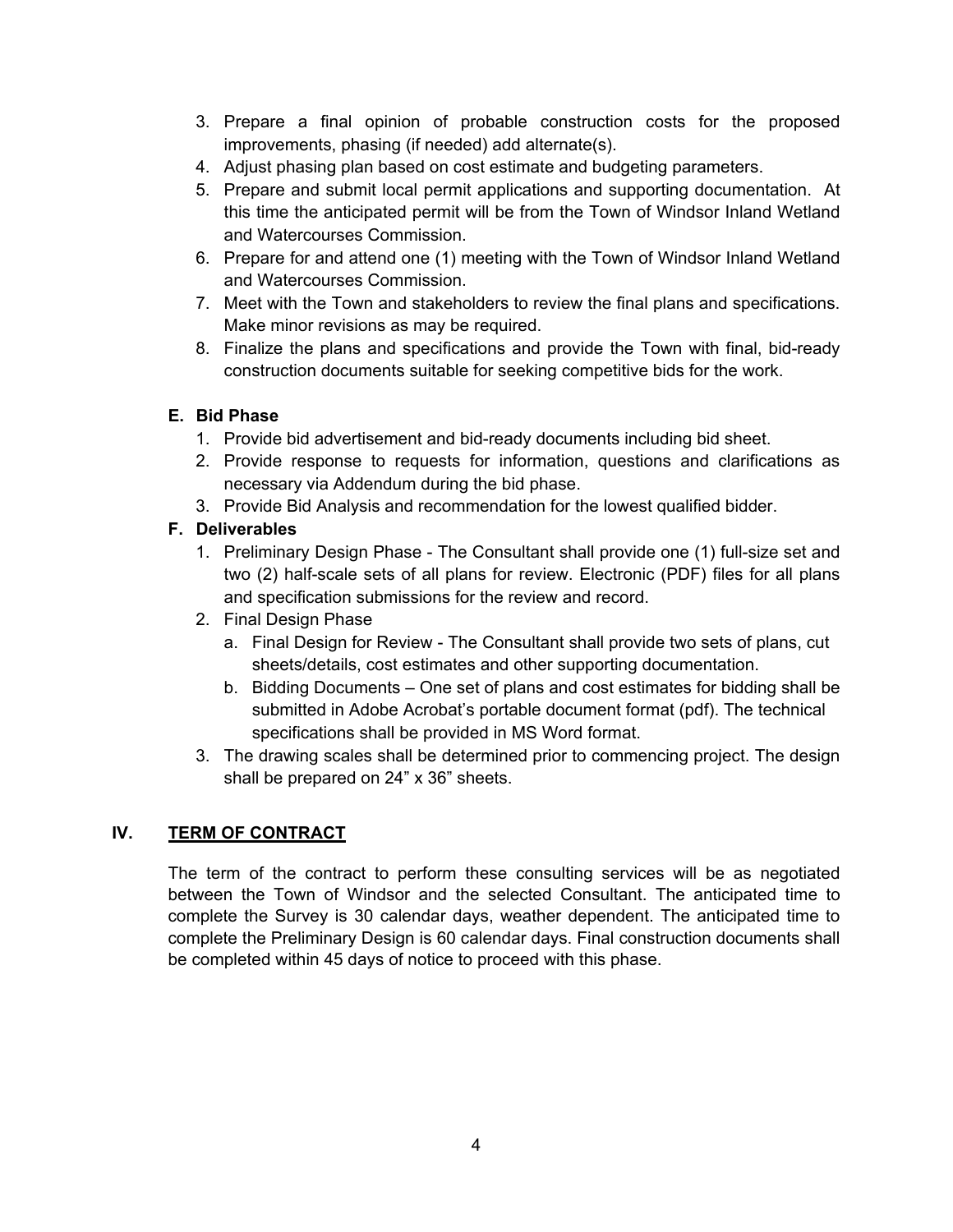### **V. CONTRACT MANAGEMENT**

The selected firm will assign one qualified individual, who will be the firm's contact person responsible for directing and coordinating the activities of the firm's personnel and subcontractors in all aspects of the project.

The Town of Windsor reserves the right to reject any or all of the proposals submitted. The Town of Windsor reserves the right to negotiate the cost of this proposal and to award the work to a firm other than the firm with the lowest cost, if it is in the best interest of the Town.

### **VI. PROPOSALS**

The Town of Windsor will not be liable for costs incurred in the preparation of the response to this RFP or in connection with any presentation before a Selection Committee.

### **Respondents shall submit as their proposal the following:**

#### **Organization and Content:**

- An original and two (2) copies of the proposal shall be submitted for review along with an electronic file (PDF).
- A letter of transmittal addressed to Jenna Zinky, which includes a statement by the respondent accepting all terms and conditions and requirements contained in this RFP and draft agreement.
- Brief statement as to the firm's/team's particular abilities and qualifications related to this project; state in detail the firm's/team's understanding of the requirements presented in this RFP.
- Description of project approach/methodology.
- Brief description of other projects of similar size and scope completed by this firm including public outreach efforts. Consultant must have experience with public park design. Include reference contact information. **Note:** To be competitive in this phase of the selection process, firms should show that they have successfully completed a minimum of 3 similar projects since 2015.
- Resumes of key personnel assigned to this project.
- Anticipated schedule with project milestones.
- Additional information, not included above, which you feel may be useful and applicable to this project.